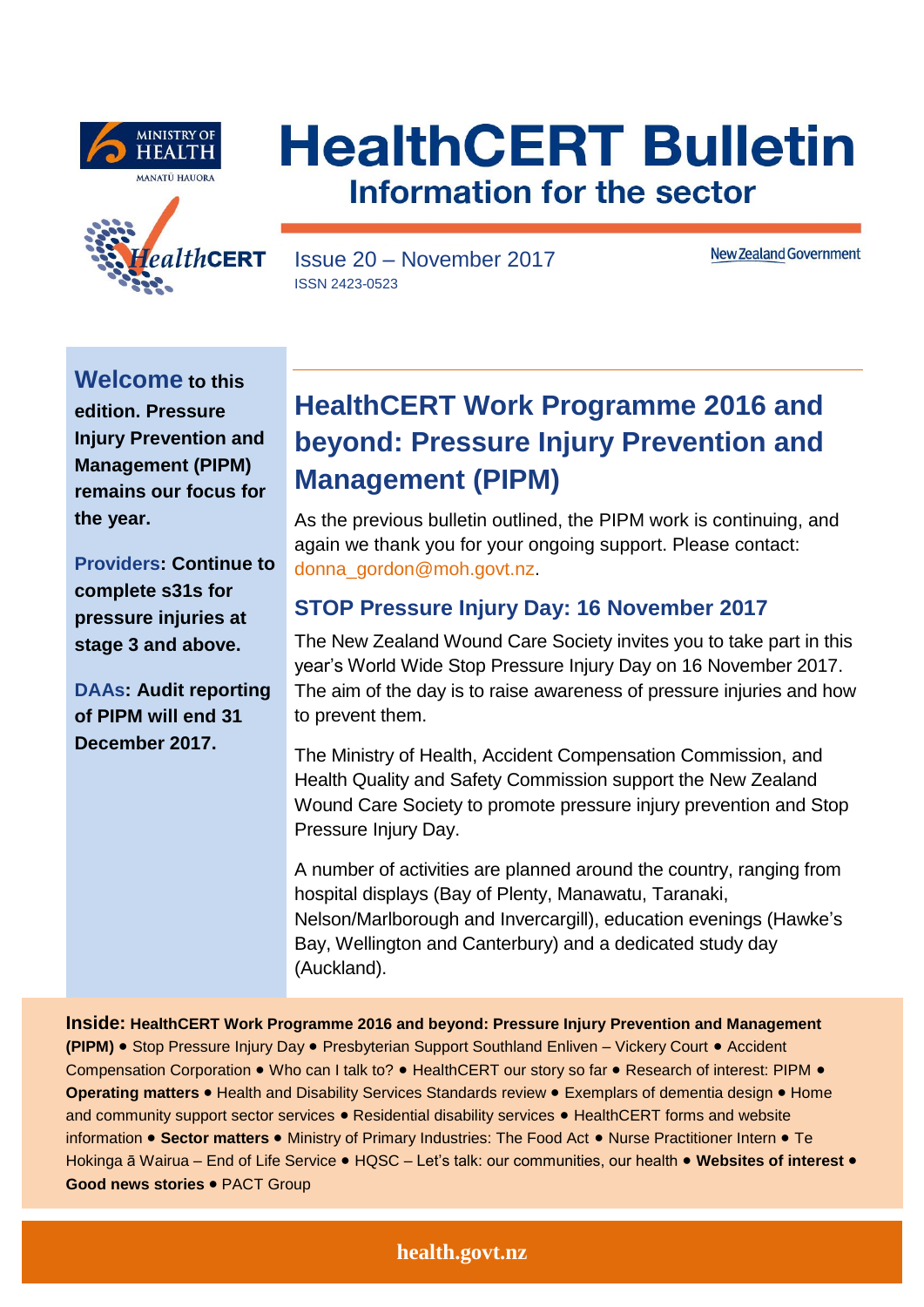Stay connected with updates and resources via the New Zealand Wound Care Society's website, [https://nzwcs.org.nz/resources/stop-pi-day,](https://nzwcs.org.nz/resources/stop-pi-day) and let's get involved in stopping pressure injuries.

## **Presbyterian Support Southland**

In June 2016 Presbyterian Support Southland (PSS) Enliven undertook a quality initiative relating to pressure injury prevention and management. We are all aware that pressure injury (PI) has a significant impact on an individual's quality of life, causing pain and loss of function and mobility. Research suggests that 95% of pressure injuries are preventable and that they cause patients long term pain and distress.

A PIPM strategy was developed, which included goals to:

- 1. identify 'at risk' patients and the specific factors placing them at risk
- 2. protect against the adverse effects of external mechanical forces (pressure, friction and shear)
- 3. provide an environment conducive to healing
- 4. maintain ongoing education of health professionals/carers/support staff/patient/family in the prevention and treatment of pressure injuries/ulcers. All carers will complete Unit Standard 28737 as part of the integrated Orientation Programme
- 5. support the Ministry of Health: Pressure Injury Prevention and Management Work Programme 2016.

PSS Enliven includes the following residential facilities: Peacehaven Village (Invercargill), Vickery Court (Invercargill), Walmsley House (Invercargill), Resthaven Village (Gore) and Frankton Court Cottages (Frankton, Queenstown).

### **The Vickery Court Story**

Vickery Court is a residential facility that provides rest home, hospital, short- and long-term stay, respite and carer support, and palliative care to 88 residents.

On admission, Vickery Court identifies 'at-risk' residents and the specific factors placing them at risk. All residents have a Braden assessment within eight hours of admission. Simple steps to prevent pressure ulcers, such as SSKIN assessments, are completed for all admissions and transfers into the facility. To protect against the adverse effects of external mechanical forces such as pressure, friction and shear, several quality improvement initiatives have been implemented and are monitored. For example, staff monitor residents with skin conditions and promote activity, mobility, regular toileting and the timely change of incontinence products. Pressure injury prevention equipment is issued immediately for at-risk residents. These include constant low-pressure devices such as gel-filled pads, foam wedges/pillows, overlays, mattresses and alternating pressure devices.

All staff complete wound care training, and pressure injury prevention and management training. Pressure injury prevention is discussed at nurses' weekly meetings and shift handovers. As a result of this initiative, Vickery Court has maintained 18 months without a facility-acquired pressure injury.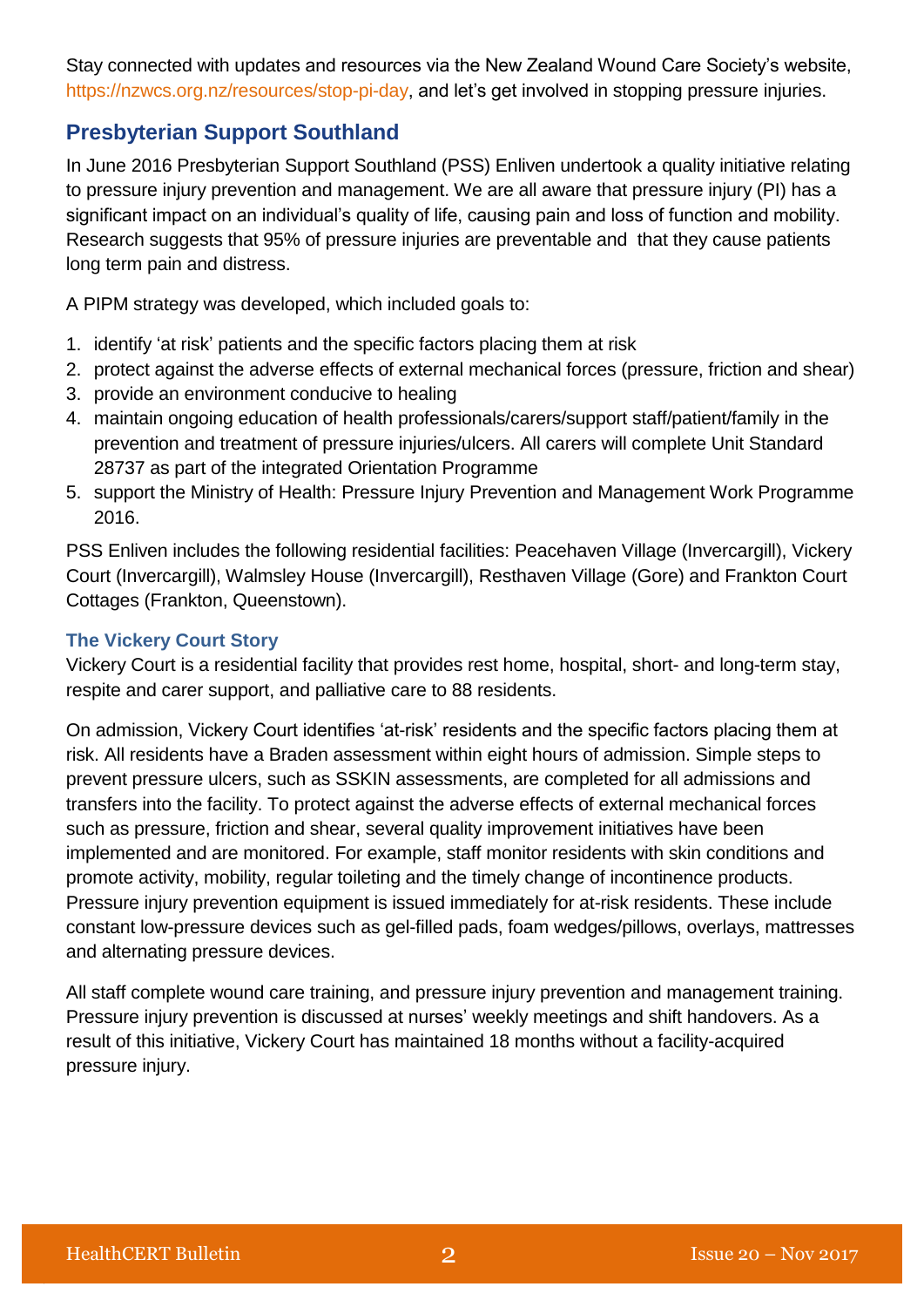## **ACC – Implementing the 'Guiding Principles for Pressure Injury Prevention and Management in NZ'**

The Guiding Principles for Pressure Injury Prevention and Management in NZ (the Guide) was launched at the Wound Care Society Conference in May 2017 and is available here: [https://acc.co.nz/assets/provider/acc7758-pressure-injury-prevention.pdf.](https://acc.co.nz/assets/provider/acc7758-pressure-injury-prevention.pdf)

ACC is partnering with five DHBs in a phased approach to implement a pressure injury prevention and management programme, using the Guide as the foundation for the work. ACC expects that these projects will develop or build on existing pressure injury work to reduce pressure injuries across all provider types (ARC, community, in-hospital). ACC are working with Counties Manukau DHB, Capital and Coast DHB, Canterbury and West Coast DHBs, and Southern DHB.

If you are in these catchment areas please contact the relevant DHBs to get involved in the programme.

ACC is undertaking further pressure injury prevention activities. If you have any questions please get in touch [pressureinjuryprevention@acc.co.nz.](mailto:pressureinjuryprevention@acc.co.nz)

## **Who can I talk to?**

If you have any queries or concerns about PIPM or just want to discuss this work programme, please feel free to contact Donna Gordon by phoning (04) 496 2429 or emailing [donna\\_gordon@moh.govt.nz.](mailto:donna_gordon@moh.govt.nz)

## **HealthCERT: Our story so far**

As you know, the HealthCERT PIPM work programme commenced in January 2016. This involved the collection of two pieces of data.

- Aged residential care providers were asked to complete a section 31 notification for all pressure injuries Grade 3 and above.
- Auditing agencies were asked to gather specific information about aged residential care providers.

During the period 1 January 2016 to 8 June 2017 HealthCERT received 674 section 31 notifications from aged residential care providers across New Zealand. The table below shows a breakdown of the stage of the injuries reported.

| Stage of injury       | <b>Number</b> |
|-----------------------|---------------|
|                       | reported      |
| Stage 2               | 04            |
| Stage 3               | 346           |
| Stage 4               | 78            |
| Unstageable           | 162           |
| Suspected deep tissue | 33            |
| Stage not reported    | 51            |

The information gathered during audit is currently being analysed.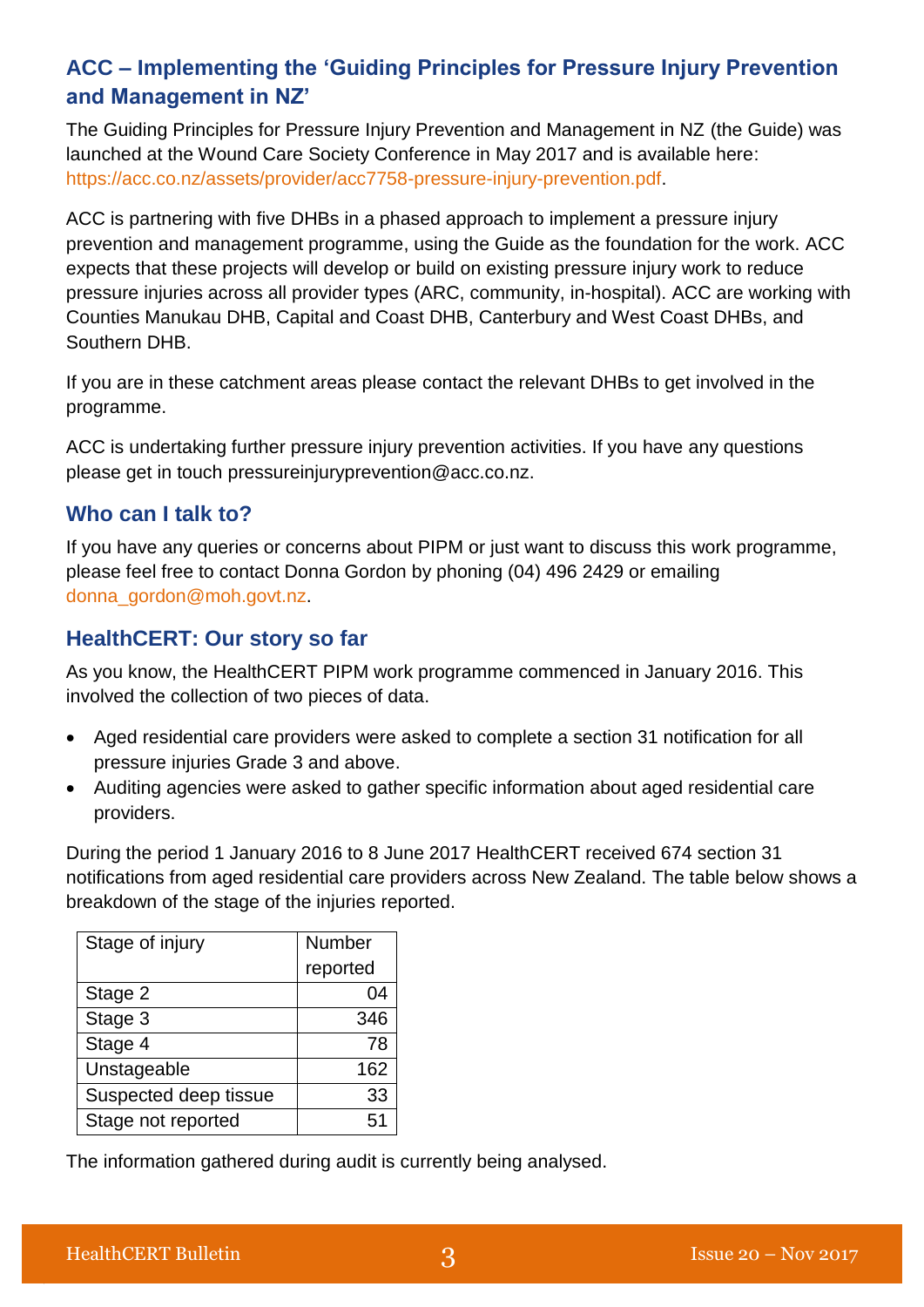#### **Changes to the PIPM Work Programme in ARRC: 1 January 2018**

HealthCERT will be looking to conclude the collection of PIPM information during audit at the end of this year (ie 31 December 2017). The auditors will not be required to undertake specific tracers on residents with pressure injuries. This change will allow auditors to look to residents with other complex health needs when considering tracer methods.

Aged residential care providers are requested to continue reporting Stage 3 and above pressure injuries on the prescribed section 31 notification form.

Again, thank you for your support of this important work programme. If you have any queries please do not hesitate to contact Donna Gordon (donna\_gordon@moh.govt.nz).

### **Research of interest: PIPM**

The research articles in this edition will focus on the cost of pressure injuries, including financial, social and emotional.

Chan B, et al. 2013. Net costs of hospital-acquired and pre-admission PUs among older people hospitalised in Ontario. *Journal of Wound Care* 22(7): 341–342, 344–346. URL: <https://ncbi.nlm.nih.gov/pubmed/24159655>

Demarre L, et al. 2015. The cost of prevention and treatment of pressure ulcers: A systematic review. *Int J Nurs Stud* 52(11): 1754–1774. URL: https:// [ncbi.nlm.nih.gov/pubmed/26231383](https://www.ncbi.nlm.nih.gov/pubmed/26231383)

Lala D, et al. 2014. Impact of pressure ulcers on individuals living with a spinal cord injury. *Archives of Physical Medicine & Rehabilitation* 95(12): 2312–2319. URL: <https://ncbi.nlm.nih.gov/pubmed/25168376>

Lewis H, et al. 2017. Estimated reduction in expenditure on hospital-acquired pressure injuries after an intervention for early identification and treatment. *New Zealand Medical Journal* 130(1461): 42–46. URL: <https://ncbi.nlm.nih.gov/pubmed/28859065>

Lourenco L, et al. 2014. Quality of life and self-esteem in patients with paraplegia and pressure ulcers: a controlled cross-sectional study. *Journal of Wound Care* 23(6): 331–334, 336–337. URL:<https://ncbi.nlm.nih.gov/pubmed/24920204>

Marsden G, et al. 2015. A cost-effectiveness analysis of two different repositioning strategies for the prevention of pressure ulcers. *J Adv Nurs* 71(12): 2879–2885. URL: <https://ncbi.nlm.nih.gov/pubmed/26310968>

Nguyen KH, et al. 2015. Pressure injury in Australian public hospitals: a cost-of-illness study. *Australian Health Review* 39(3): 329–336. URL:<https://ncbi.nlm.nih.gov/pubmed/25725696>

Sebba Tosta de Souza DM, et al. 2015. Health-Related Quality of Life in Elderly Patients With Pressure Ulcers in Different Care Settings. *Journal of Wound, Ostomy, & Continence Nursing* 42(4): 352–359. URL: <https://ncbi.nlm.nih.gov/pubmed/26135820>

Whitty JA, et al. 2017. The cost-effectiveness of a patient centred pressure ulcer prevention care bundle: Findings from the INTACT cluster randomised trial. *Int J Nurs Stud* 75: 35–42. URL: [https://linkinghub.elsevier.com/retrieve/pii/S0020-7489\(17\)30139-6](https://linkinghub.elsevier.com/retrieve/pii/S0020-7489(17)30139-6)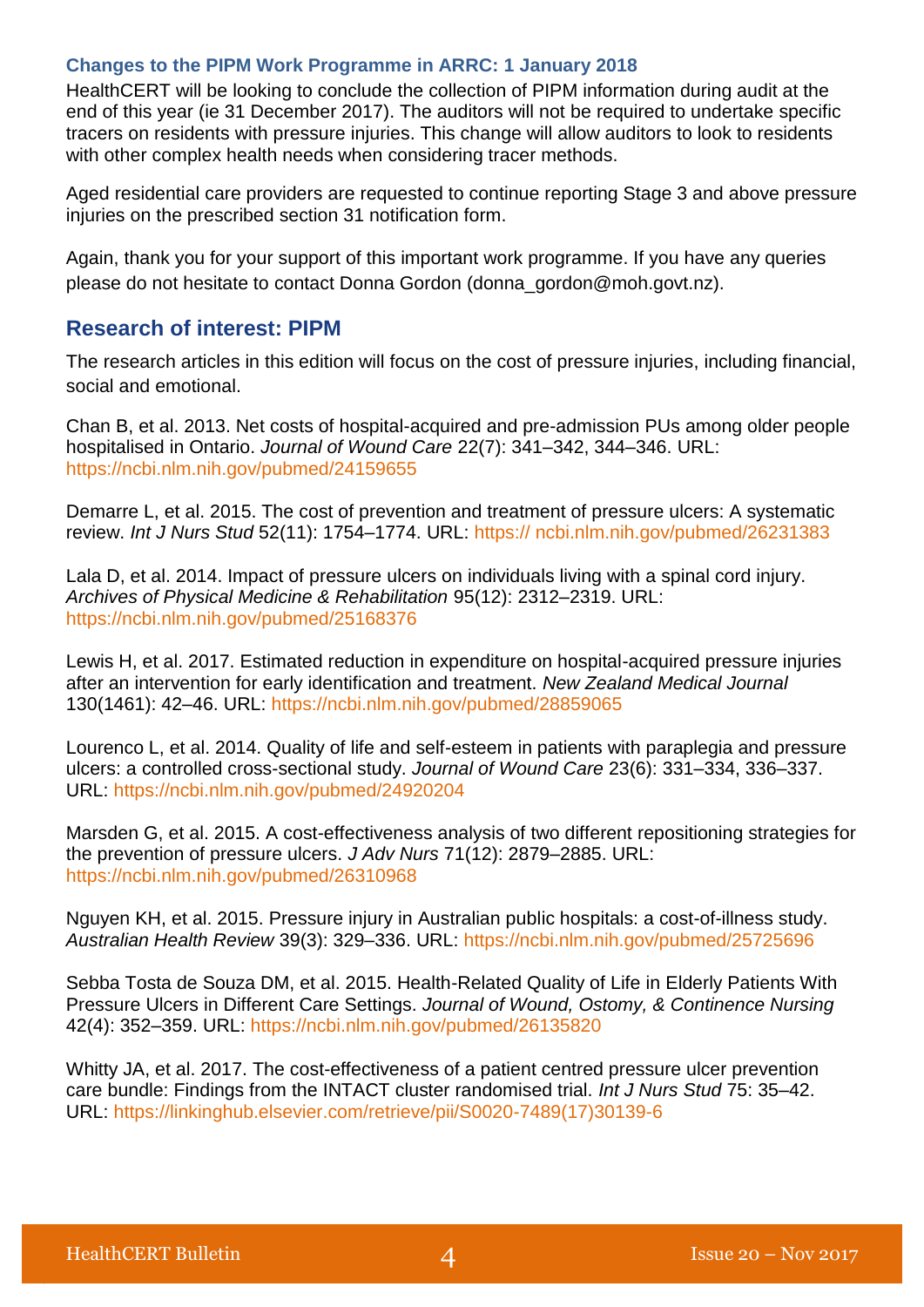## **Operating matters**

## **Health and Disability Services Standards review**

As outlined in our previous bulletin, section 24 of the Health and Disability Services (Safety) Act 2001 (the Act) requires a review of the Health and Disability Services Standards at least once every four years.

Between 19 June and 25 August a wide range of stakeholders were invited to provide feedback via Survey Monkey. They were asked if they thought the standards should continue in force, be amended, or be replaced by one or more standards.

389 responses were received, with the majority of respondents – 252 – reporting that they represented either a healthcare provider or an employee of a healthcare provider. When asked if the current Health and Disability Services Standards (2008) should continue in force, be amended, or be replaced by one or more standards, 247 respondents indicated the standards should either be amended or replaced. You will see in the graph below that 41 respondents did not answer this question.

## Q7 Do you think the current Health and Disability Services Standards  $(2008)$  should:



In addition to this high level of feedback, there were other significant comments made by respondents. We are now in the process of considering this feedback. Furthermore as you may know, fertility service providers are certified under the Act, and the Fertility Services standard has been undergoing a parallel consultation process. The consultation period for this standard ended 29 September and we will look to include this feedback in any future planning.

We will keep you updated of our work as it progresses.

## **Exemplars of dementia design**

There are two more exemplars up on the Ministry of Health's website: http://health.govt.nz/our-work/life-stages/health-older-people/exemplars-dementia-design.

Please go online and view the exemplars submitted by Brooklands Rest Home and Memory Care, New Plymouth and Summerset by the Ranges, Memory Care Centre, Levin.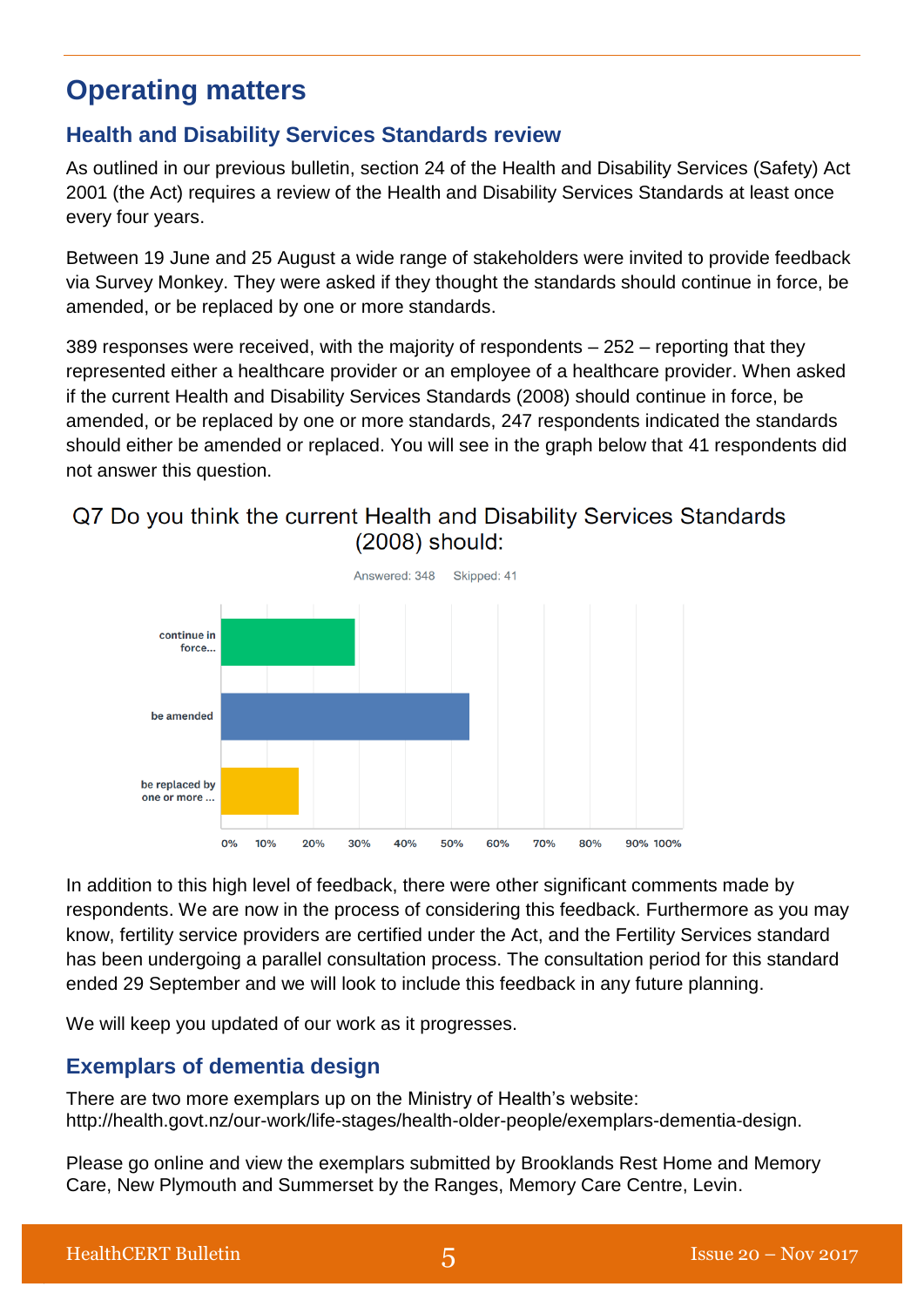Remember – providers are invited to submit examples of good design that support the principles included in the resource [Secure Dementia Care Home Design](http://www.health.govt.nz/publication/secure-dementia-care-home-design-information-resource). Exemplars on the website are reviewed regularly, and providers are invited to submit exemplars for consideration and inclusion on the website any time. The Advisory Panel will meet to consider new applications several times a year.

Examples can be sent to [Certification@moh.govt.nz](mailto:Certification@moh.govt.nz).

### **Home and community support sector services: an overview**

As you will now be aware there is an Oversight Committee that supports the certification framework of funded home and community support service providers. This committee was formed in 2015.

During 2016 and 2017 two major pieces of work were undertaken. A brief overview of each follows.

- 1. *Auditing Requirements: Home and community support sector Standard NZS 8158:2012* has been reviewed. This is the first substantive review of the document since its inception in 2012. The review process has identified aspects of the certification process that stakeholders were interested in further exploring, such as a risk-based approach when deciding periods of certification, the role of the Independent Assessment Committee and sampling methods. These aspects have been acknowledged in the preface of the reviewed document and will require collaboration with the sector as they are considered. The document can be found on the Ministry's website: [http://health.govt.nz/publication/auditing](http://health.govt.nz/publication/auditing-requirements-home-and-community-support-sector-standard-nzs-81582012)[requirements-home-and-community-support-sector-standard-nzs-81582012.](http://health.govt.nz/publication/auditing-requirements-home-and-community-support-sector-standard-nzs-81582012)
- 2. Home and Community Support Service audit report*s* are now being processed through the Provider Regulation Management System (PRMS). While you may not have noticed a significant difference, HealthCERT has developed an audit template that is compatible with PRMS, and your *Conformity Assessment Body* has been working closely with us to submit completed reports to the database. In the next 12–18 months we will be able to extract data from the submitted audit reports to showcase sector trends and outcomes.

So what will 2018 bring? Now that the audit reports are being submitted to PRMS, we will look into the feasibility of publishing. It is acknowledged that this was discussed with the sector some time ago and it is our intention to consult with you again about how much of the audit report should be published.

You may also be aware that there has been work undertaken on the development of medication guidelines for the home and community sector. A working group has been formed comprising funder and provider representatives who are working through a national consultation process. We will keep you updated as this work progresses.

## **Residential disability services**

It has come to our attention that there have been inconsistencies in the audit approach regarding the requirement of small residential homes to have visible fire evacuation plans. HealthCERT and Disability Support Services have agreed that in homes of less than 10 residents a fire evacuation plan is not necessarily required to be visible. The rationale for this is that these smaller premises are homes. This does not preclude the requirement for a provider to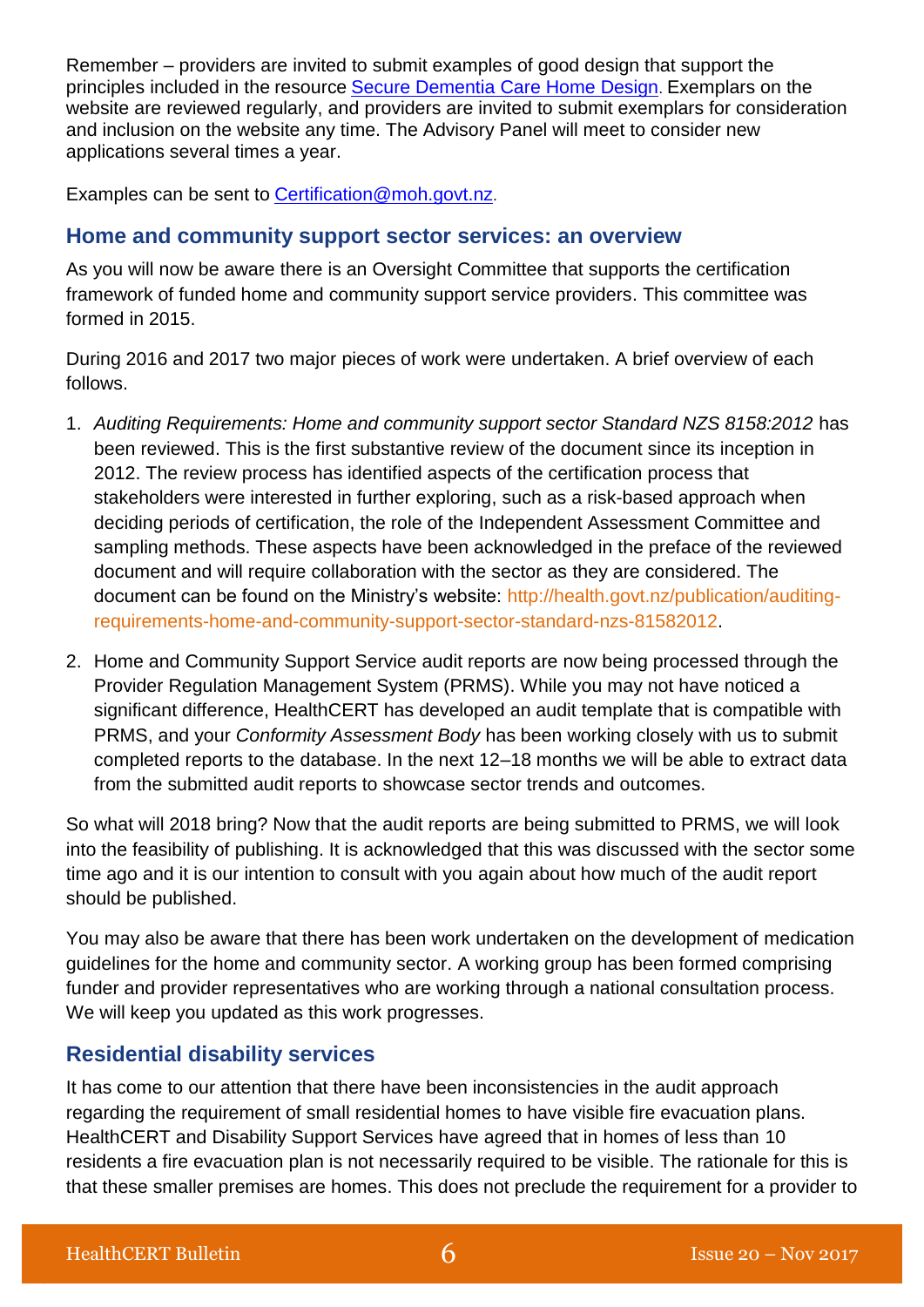have individual evacuation procedures for such residences and to have planned trial evacuations at regular intervals.

## **Update of HealthCERT forms and website information**

The format and content of some of HealthCERT's forms will change in the near future. The forms are being updated so that HealthCERT gets the information it needs to make decisions and process applications and notifications.

The information for providers is also being updated on the Ministry website. This will clarify for providers which forms they should use and when they should contact HealthCERT.

## **Sector matters**

## **Ministry for Primary Industries: The Food Act as it applies to rest homes**

Changes to the Food Act 2014 apply this year to rest homes and aged care facilities that prepare meals for patients, or Meals on Wheels intended to be eaten that day. If you prepare and serve meals, you need to register under the Food Act before 31 March 2018.

### **What's the Food Act about?**

The new Act improves food safety and makes it easier for business by focusing on how you make food safe, rather than the kitchen where food is made.

The Act also takes risk based approach to food safety. For example, a hospital cooking Meals on Wheels would fit under a different plan to one just reheating meals prepared by someone else.

Businesses with higher food safety risks will need to have a food control plan (FCP). This is a written plan for managing food safety on a day-to-day basis. The plan can be either a template FCP (a [step-by-step guide](http://www.mpi.govt.nz/food-safety/food-act-2014/food-control-plans/steps-to-a-template-food-control-plan/) that MPI has created for you to use) or a [custom FCP](http://www.mpi.govt.nz/food-safety/food-act-2014/food-control-plans/steps-to-a-custom-food-control-plan/) that the business needs to develop to show how they keep food safe using their own processes.

Businesses with medium and low food safety risks can follow a [national programme.](https://www.mpi.govt.nz/food-safety/food-act-2014/national-programmes/) If you're under a national programme, you don't need a written plan or to develop written procedures, but you must register, meet food safety rules, keep records and become verified.

There is an overview of the Act [on the MPI website.](http://www.mpi.govt.nz/food-safety/food-act-2014/overview/)

#### **Where do rest homes fit?**

Here are some examples of how the Food Act applies to rest homes and hospitals:

| <b>Meals on Wheels</b> $-$ stored (e.g. frozen) for delivery on request or<br>purchase | <b>Custom FCP</b>          |
|----------------------------------------------------------------------------------------|----------------------------|
| <b>Hospitals</b> (large and small)                                                     | Custom FCP or template FCP |
| <b>Meals on Wheels</b> – direct to communities                                         |                            |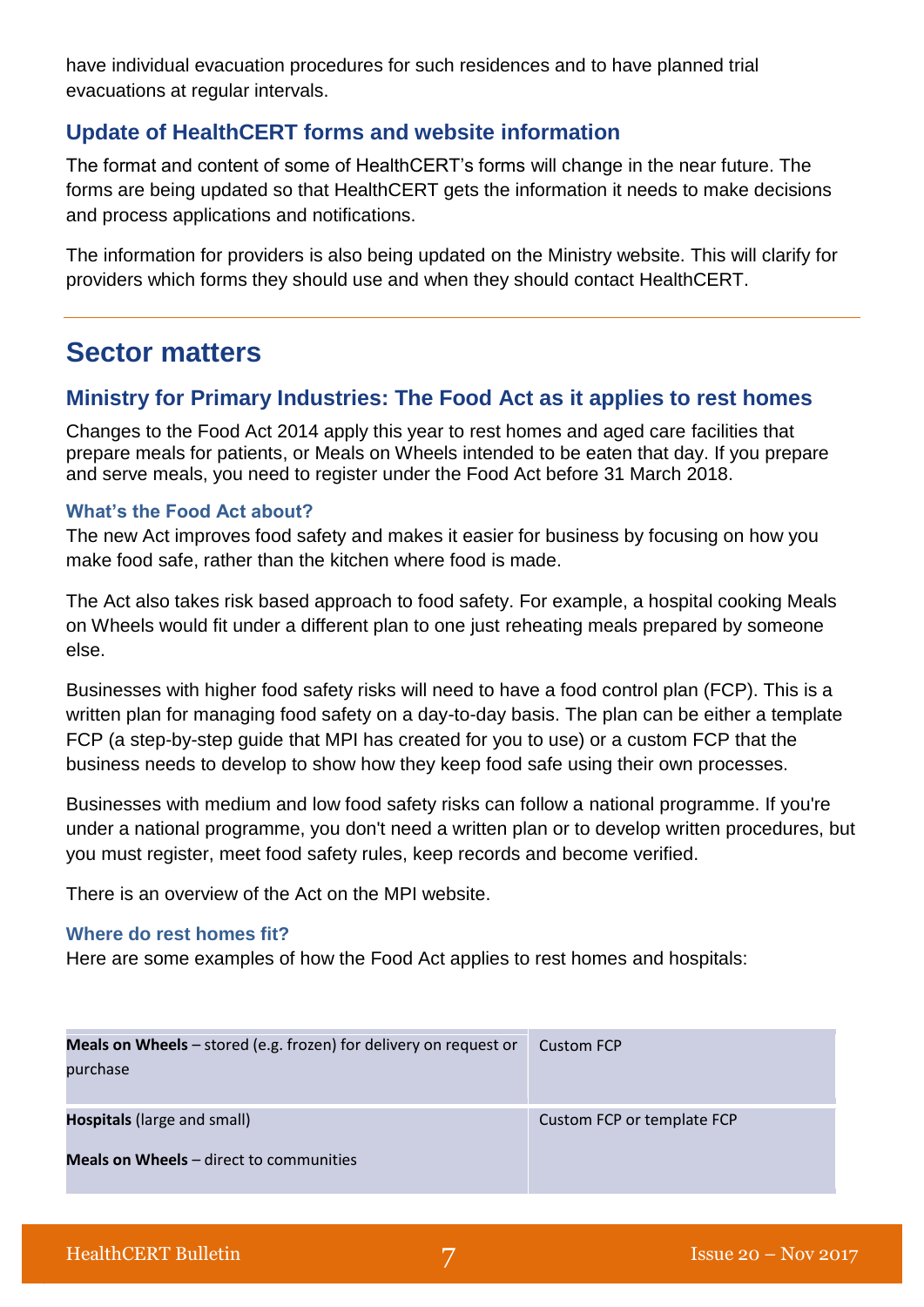| Rest home (breakfast, lunch, dinner) made in rest home kitchen<br>Central kitchen with distribution network [Refer to National<br>Programme 3 below for satellite kitchens] |                                                                                         |
|-----------------------------------------------------------------------------------------------------------------------------------------------------------------------------|-----------------------------------------------------------------------------------------|
| <b>Reheating meals and satellite kitchens</b>                                                                                                                               | <b>National Programme 3</b>                                                             |
| <b>Volunteer carers</b> making meals in private homes (overseen by<br>social services)                                                                                      | Keep making safe and suitable food<br>(no requirement to be registered and<br>verified) |
| Residential and/or home care (e.g. where residents prepare<br>meals or have help preparing meals).                                                                          | Act doesn't apply                                                                       |

If you use external caterers they will need to register under the relevant plan or programme.

The Ministry of Primary Industry's (MPI) online [Where Do I Fit](http://www.mpi.govt.nz/food-safety/food-act-2014/where-do-i-fit/) tool is a great place to find out which plan or programme you should register under, or whether you need to register at all.

### **What do you need to do: Custom FCP**

Once you've written your plan it will need to be evaluated and submitted to MPI as a custom FCP. You then register your plan with MPI.

#### **Template FCP or National Programme**

If all of your locations are in one council area, register with your local council.

If your locations are in more than one council area you can either:

- register each place separately with each local council
- register them all together with MPI.

#### **When do you need to do it?**

Before 31 March 2018.

#### **Get checked**

You will be verified by either your local council or a third party verifier within a year of registering your plan or programme. If all is going well, FCPs will be verified every 18 months and national programme 3 will be verified every two years after the first verification. Both can be verified more frequently if there's a problem.

Rest homes are also audited by the Ministry of Health on a regular basis. MPI and MOH are working together to find a way to reduce the audit/verification load.

Template FCPs are checked by the local council.

Custom FCPs, National Programmes or MPI-registered businesses are checked by third party verifiers. There are some councils that can also verify national programmes.

There's a register of verifiers and an [interactive map of verifiers](https://mpi.maps.arcgis.com/apps/webappviewer/index.html?id=7871123ed84d4a84876b980516da7e41) on the MPI website: [https://mpi.govt.nz/food-safety/.](https://mpi.govt.nz/food-safety/)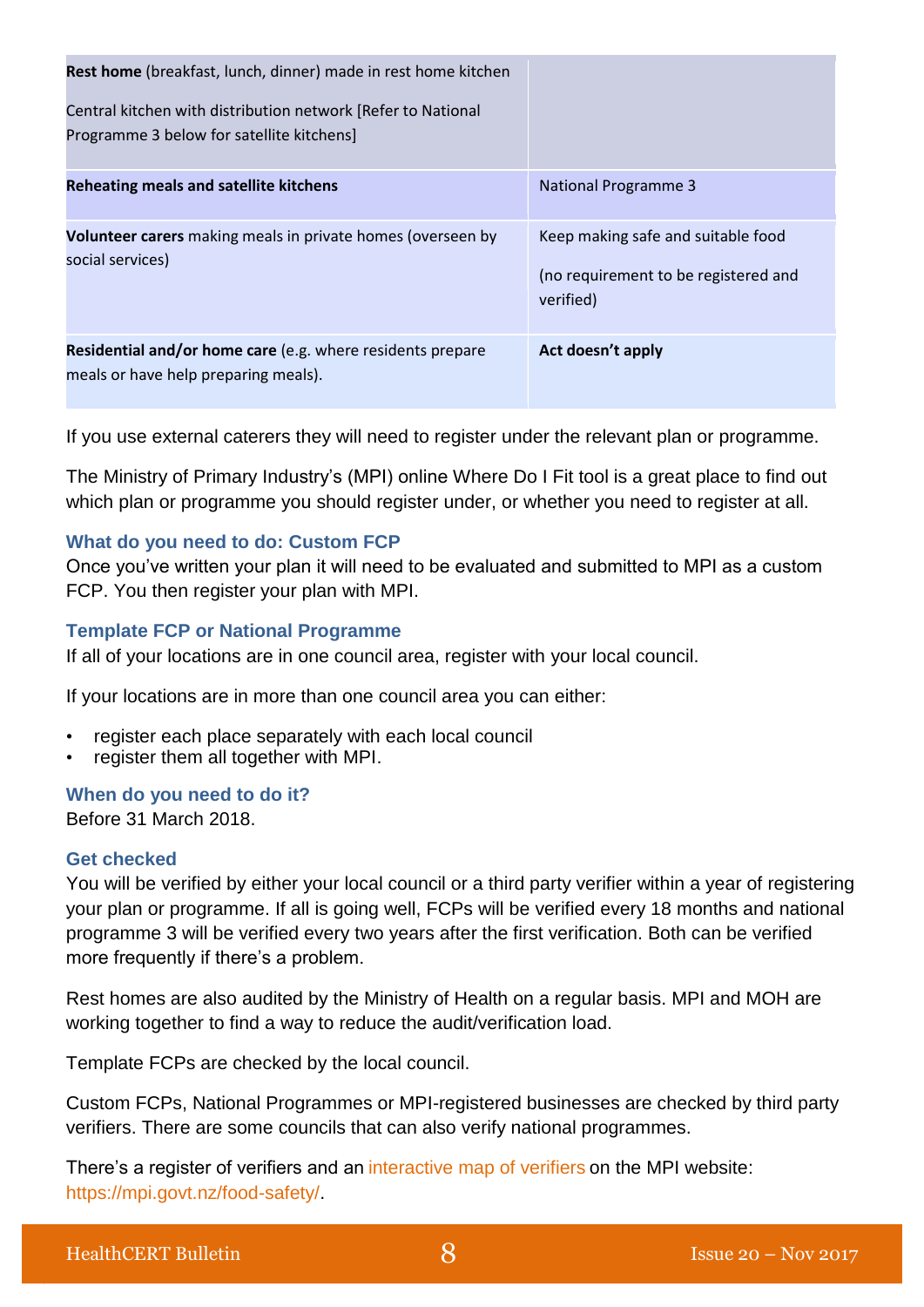### **Further information**

If you have any questions or concerns get in touch with your local council or email MPI at [info@mpi.govt.nz.](mailto:info@mpi.govt.nz)

Attend an MPI/council [Food Act workshop.](https://www.mpi.govt.nz/about-mpi/our-work/conferences-and-events/food-act-workshops-for-businesses/)

Read about [the Food Act.](http://www.mpi.govt.nz/food-safety/food-act-2014/)

## **Nurse Practitioner Intern**

HealthCERT were asked if Nurse Practitioner Interns could independently carry out examinations and/or review residents (as defined in the Age Related Residential Care Services Agreement), and then have a General Practitioner sign off the resulting assessments and write the prescriptions. It is the Ministry's view that, based on the information provided, this arrangement seems to breach clause D16.5 of the Age Related Residential Care Services Agreement.

## **Te Hokinga ā Wairua – End of Life Service**

A new service provides expert, trusted and accessible information to help guide people facing the loss of a loved one. The website also allows people to record their preferences ahead of time to make it easier on those they will leave behind.

Te Hokinga ā Wairua – End of Life Service was launched in July. It provides people with information about their options and requirements over the first days, weeks and months following a death.

To find out more about this service, visit https://endoflife.services.govt.nz.

This is the second service designed around significant events in the lives of New Zealanders. The first service, SmartStart, is designed to help new and expectant parents.

## **Health Quality Safety Commission – Let's talk: our communities, our health (Te Papa, Wellington, 8–9 March 2018)**

Topics of discussion:

- How can we all improve the quality and safety of our health system?
- What does it really mean to co-design health services?
- How are patients, consumers, families and whānau actively involved in decision-making about health services, and does it make a difference?
- Communication and health: how are we doing in New Zealand?

We are excited to present to you the first draft of this dynamic and interactive programme! Both days will be a blend of keynote speakers, concurrent sessions and workshops.

Keynote speakers include:

- Dr Lance O'Sullivan, general practitioner, community leader, author
- Jake Bailey, author and young cancer survivor
- Dr Lynne Maher, director of innovation, nurse leader, co-designer
- Te Rina Ruru (Ngāti Kahu Ki Whaingaroa, Te Aitanga-a-Māhaki), consumer champion
- Janine Shepherd, Australian author, aerobatics pilot and former cross-country skier.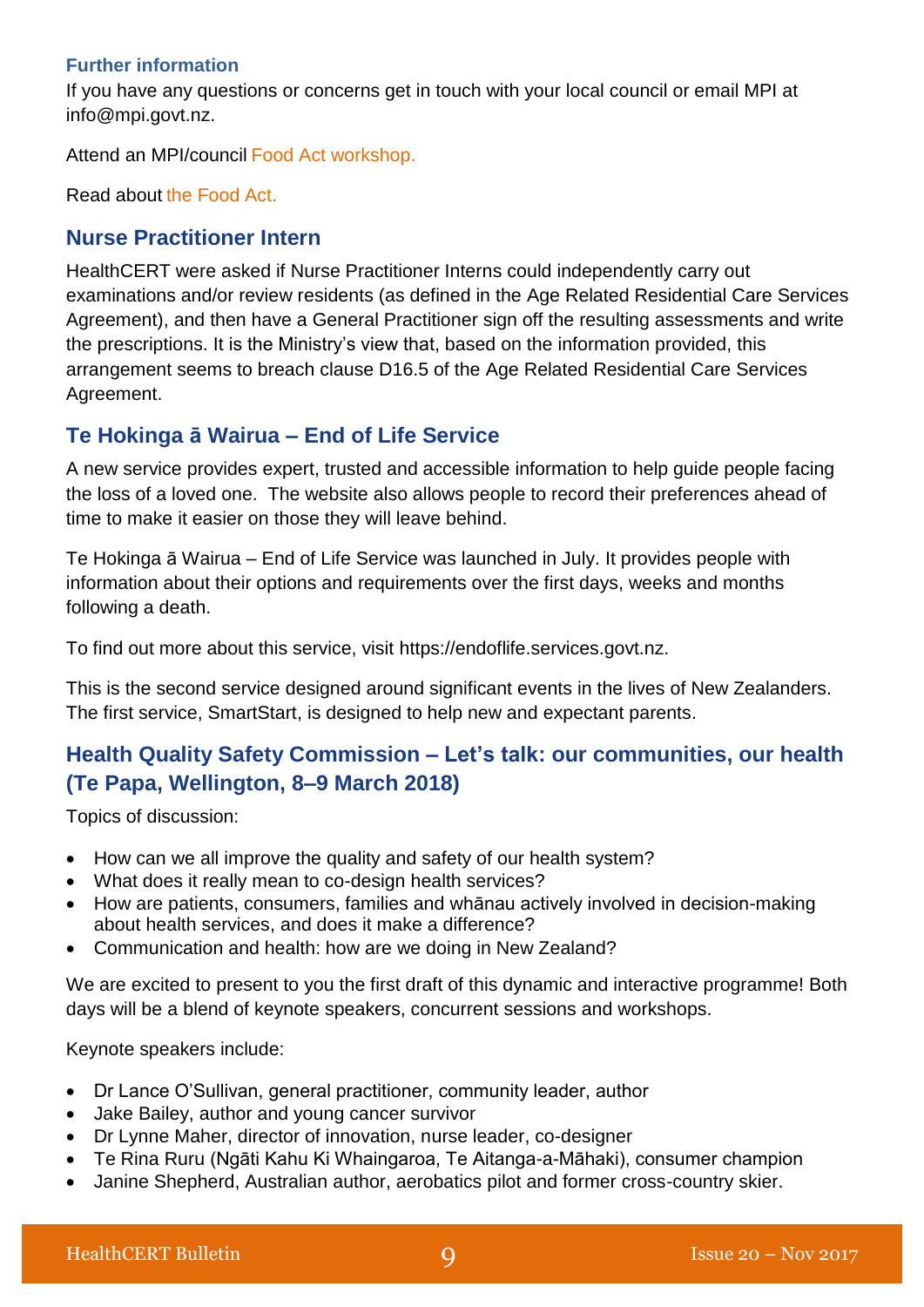Don't miss out on the early bird registration rates!

|          | <b>Early bird registration</b> | General registration |
|----------|--------------------------------|----------------------|
| Two days | \$210                          | \$350                |
| One day  | \$140                          | \$210                |

All prices exclude GST. Find the draft programme, speaker bios, event flyer and the link to register on the Commission's website via the following link: [https://www.hqsc.govt.nz/our](https://scanmail.trustwave.com/?c=5305&d=6KDp2UvInv193zaPGjj1VUpaiqWZpkXRVBO4ME_-LA&u=https%3a%2f%2fwww%2ehqsc%2egovt%2enz%2four-programmes%2fpartners-in-care%2fnews-and-events%2fevent%2f3018%2f)[programmes/partners-in-care/news-and-events/event/3018/.](https://scanmail.trustwave.com/?c=5305&d=6KDp2UvInv193zaPGjj1VUpaiqWZpkXRVBO4ME_-LA&u=https%3a%2f%2fwww%2ehqsc%2egovt%2enz%2four-programmes%2fpartners-in-care%2fnews-and-events%2fevent%2f3018%2f)

## **Websites of interest**

Accident Compensation Corporation: [www.acc.co.nz](http://www.acc.co.nz/)

Health Quality & Safety Commission: [www.hqsc.govt.nz](http://www.hqsc.govt.nz/our-programmes/partners-in-care/publications-and-resources/publication/2046/)

interRAI: [www.interrai.co.nz](http://www.interrai.co.nz/)

Ministry for Primary Industries: [www.mpi.govt.nz/news-and-resources/consultations/have-your](http://www.mpi.govt.nz/news-and-resources/consultations/have-your-say-about-food-safety-rules/)[say-about-food-safety-rules](http://www.mpi.govt.nz/news-and-resources/consultations/have-your-say-about-food-safety-rules/)

New Zealand Wound Care Society Inc: [www.nzwcs.org.nz](http://www.nzwcs.org.nz/)

Nursing Council of New Zealand: [www.nursingcouncil.org.nz](http://www.nursingcouncil.org.nz/)

Te Pou o te Whakaaro Nui: Real language, real hope [https://www.tepou.co.nz/resources/real](https://www.tepou.co.nz/resources/real-language-real-hope/790)[language-real-hope/790](https://www.tepou.co.nz/resources/real-language-real-hope/790)

## **Good news stories**

In this popular section of our bulletin, you will find a story from a residential disability service.

## **PACT Group**

PACT was recently audited for certification audit and received four years' certification, as well as being awarded three continuous improvements. One of the continuous improvements related to PACT's mental health supported accommodation services and, more specifically, the appointment by the Southern DHB of a nurse practitioner role to act as the responsible clinician for the majority of PACT's mental health supported accommodation clients.

Clients who access PACT services are supported by the organisation through a predominately non-clinical workforce with clinical oversight, and clients of the services are managed by a case manager and a psychiatrist from the Southern DHB.

A few years ago, PACT and Southern DHB nursing executives recognised the potential benefits of appointing a nurse practitioner to replace the mix of case managers and responsible clinicians. At the time, PACT services had to manage and maintain a working relationship with up to 15 case managers and psychiatrists, which created issues and challenges around the sharing of information and consistency of treatment plans, including discharge planning and staff support.